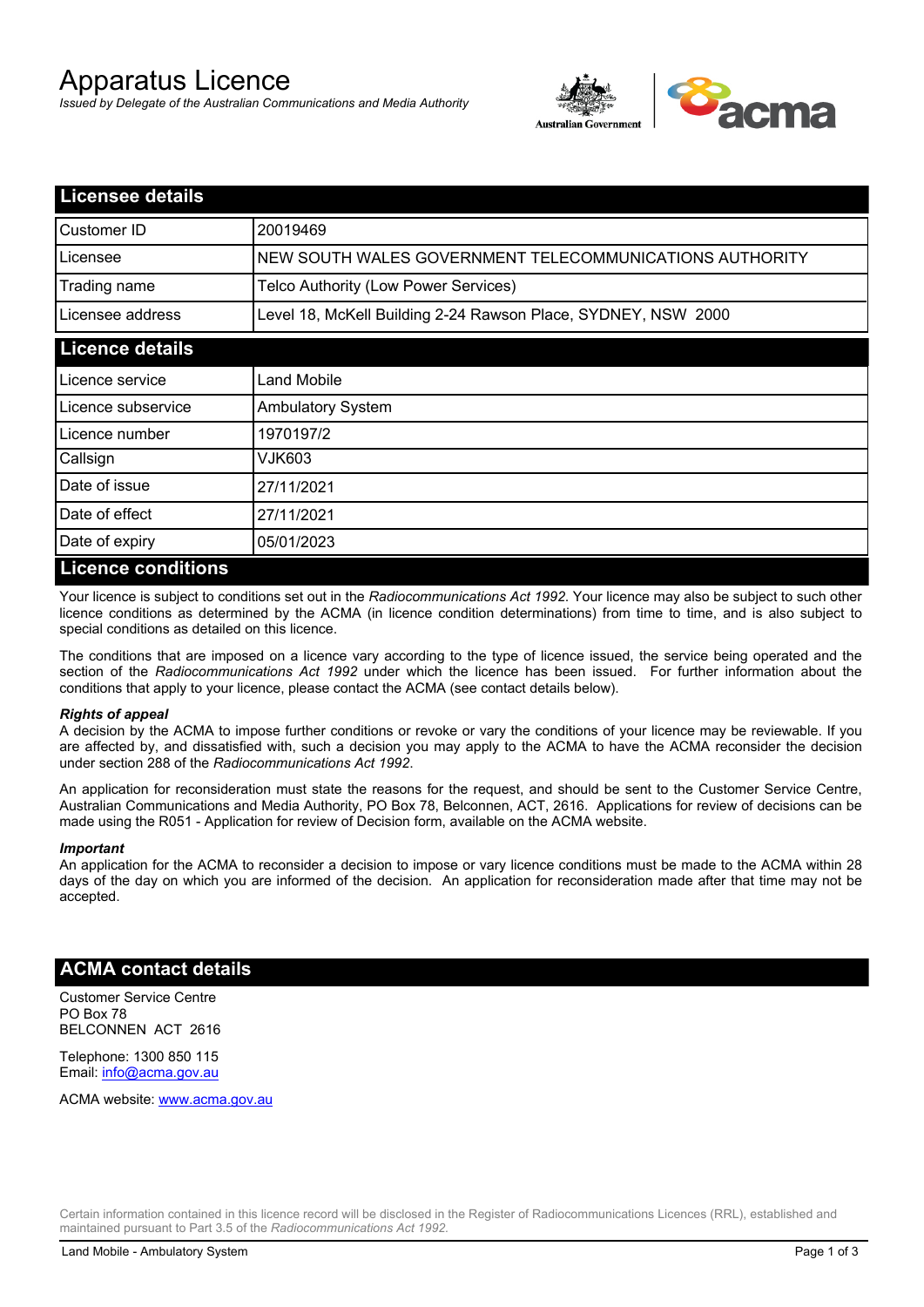# **Advisory Notes applying to licence no.: 1970197/2**

Conditions applicable to the operation of Ambulatory System station(s) authorised under this licence can be found in the Radiocommunications Licence Conditions (Apparatus Licence) Determination and the Radiocommunications Licence Conditions (Land Mobile Licence) Determination. Copies of these determinations are available from the ACMA and from the ACMA home page (www.acma.gov.au).